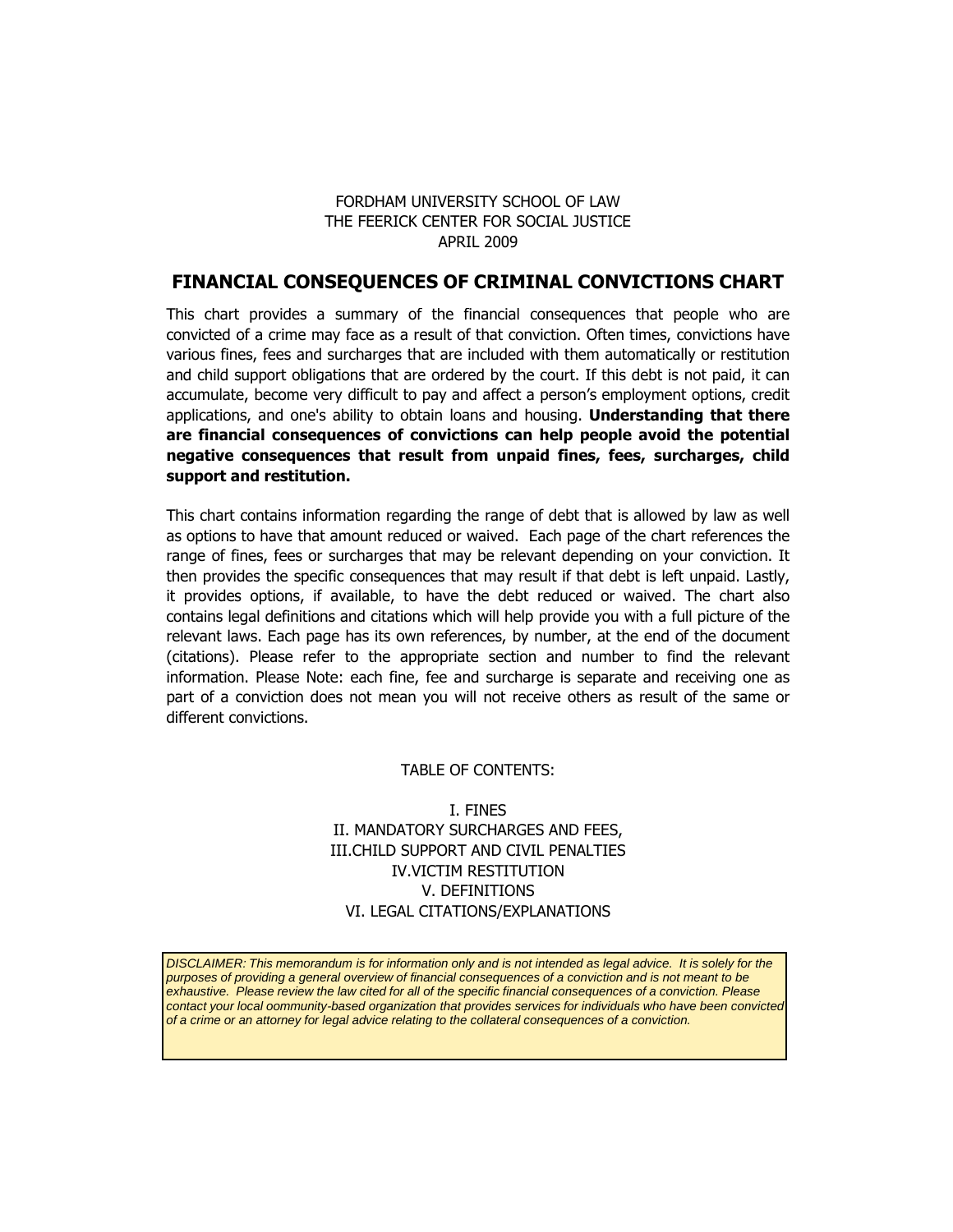## **FINANCIAL CONSEQUENCES CHART**

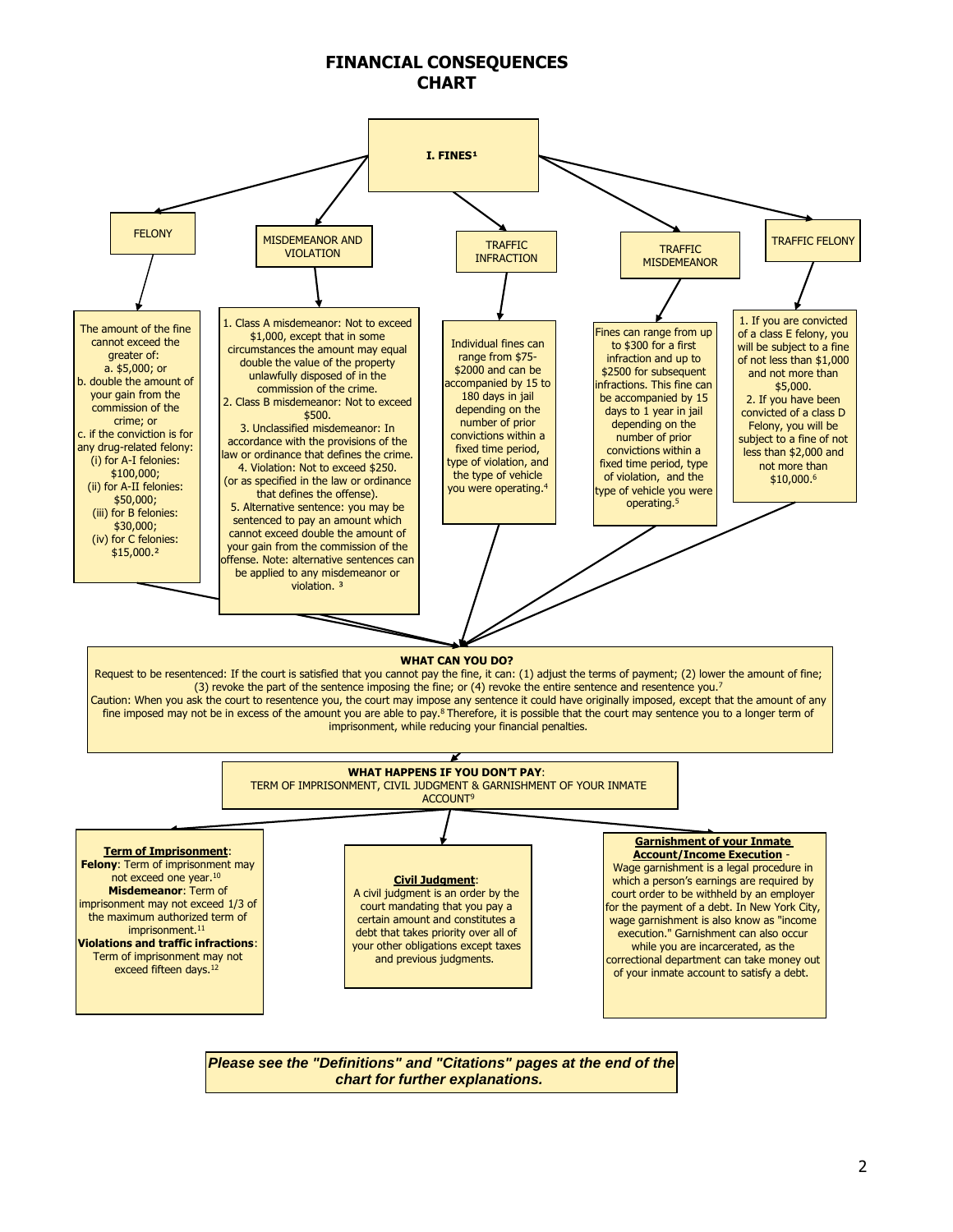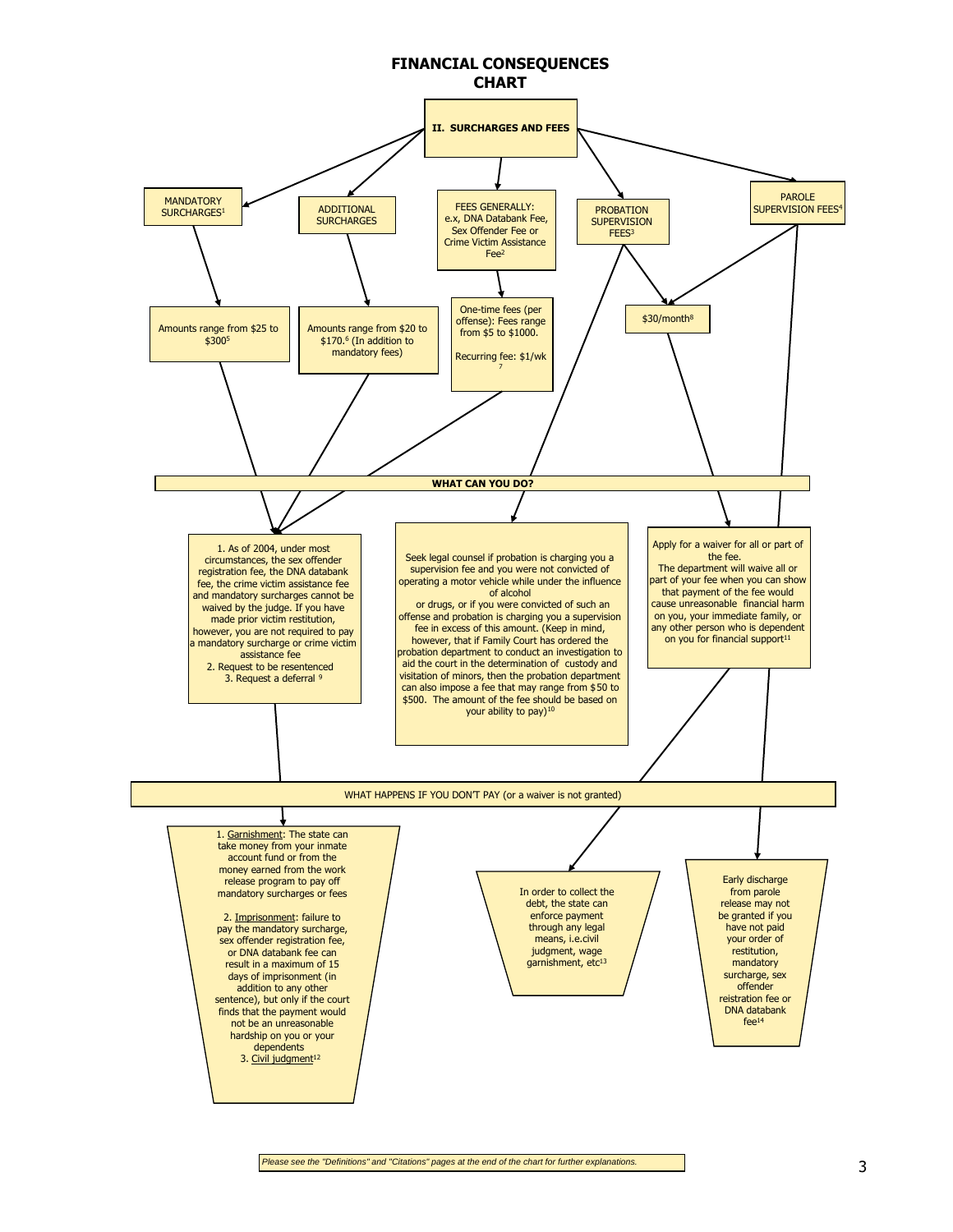

*Please see the "Definitions" and "Citations" pages at the end of the chart for further explanations.*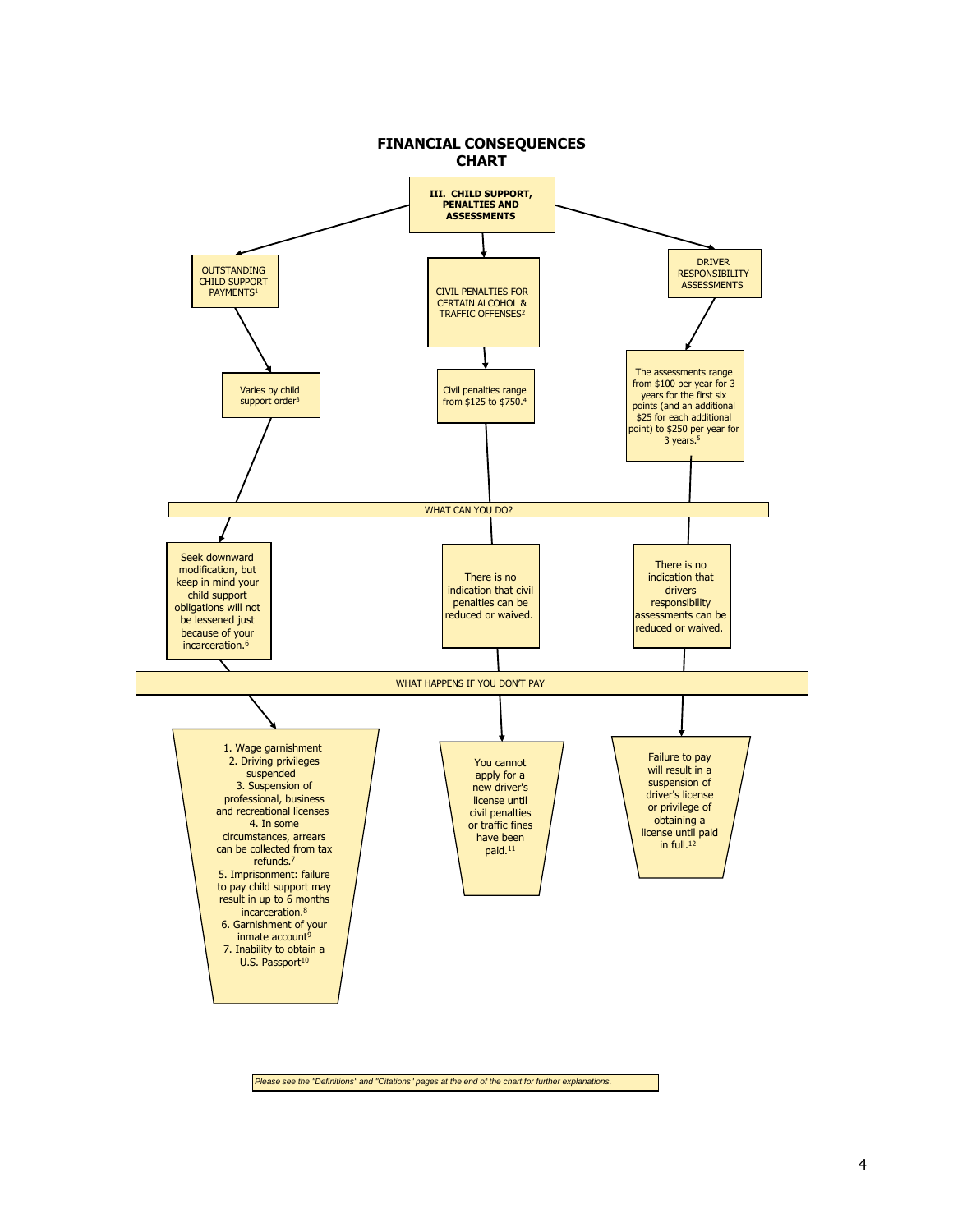# **FINANCIAL CONSEQUENCES CHART**



*Please see the "Definitions" and "Citations" pages at the end of the chart for further explanations.*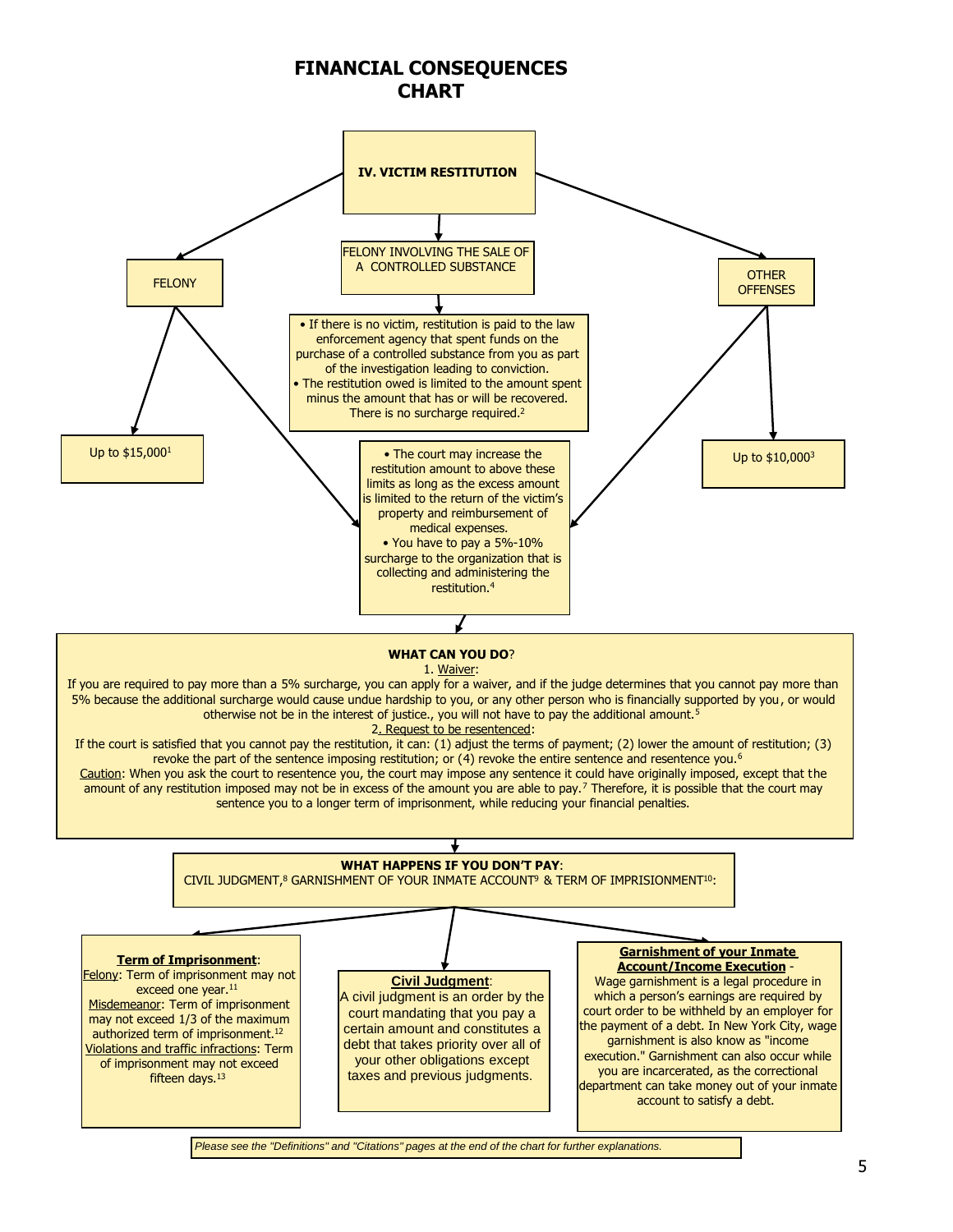# **FINANCIAL CONSEQUENCES CHART DEFINITIONS**

| <b>Term</b>            | Meaning                                                                                                                                                                                                                                                                                                                                                                                                                                                                                                                                                                                                                                                                                                                                                                                                                                                                                                                                                                                                                                                                                                                                                                                                                                                               |
|------------------------|-----------------------------------------------------------------------------------------------------------------------------------------------------------------------------------------------------------------------------------------------------------------------------------------------------------------------------------------------------------------------------------------------------------------------------------------------------------------------------------------------------------------------------------------------------------------------------------------------------------------------------------------------------------------------------------------------------------------------------------------------------------------------------------------------------------------------------------------------------------------------------------------------------------------------------------------------------------------------------------------------------------------------------------------------------------------------------------------------------------------------------------------------------------------------------------------------------------------------------------------------------------------------|
| <b>Civil Judgment</b>  | A civil judgment is an order by the court mandating that you pay a certain amount and constitutes a debt<br>that takes priority over all of your other obligations except taxes and previous judgments. (Columbia<br>Encyclopedia, http://www.answers.com/topic/judgment). Even if you serve a prison term for failure to<br>pay, you remain responsible for paying your financial penalties. Unpaid fines, fees, mandatory<br>surcharges, child support orders, and restitution can become a civil judgment subject to civil collection<br>which means nonpayment may affect your credit. Debts that show up on your credit report can affect<br>employment opportunities since many employers are using credit reports to screen applicants. Your<br>credit report can also affect housing as landlords are also using credit reports to screen tenants. N.Y.<br>C.P.L. § 420.10; Alan Rosenthal, et al., "Sentencing For Dollars: The Financial Consequences. of a<br>Criminal Conviction" (Bankruptcy is not applicable to debts incurred through the financial penalties of<br>your conviction, which means that these penalties will remain on your credit report until you make<br>payment in full.); New York State Unified Court System, New York City Civil |
|                        | Court: Collecting the Judgment, http://www.nycourts.gov/courts/nyc/civil/collectingjudg.shtml# collecting;<br>N.Y. C.P.L.R. § 5004 ("Interests shall be at the rate of nine per centum per annum, except where<br>otherwise provided by statute.")<br>Other possible outcomes: your bank account or wages may be garnished (see wage garnishment<br>definition) until judgment is paid; lien, seizure and/or sale of your real property and/or personal property,<br>including automobiles; suspension of your license until the judgment is paid (if your case was based on<br>your ownership or operation of a car, the judgment is more than \$1,000 and unpaid for more than 15<br>days). There is a 9% statutory interest on civil judgments.                                                                                                                                                                                                                                                                                                                                                                                                                                                                                                                    |
| <b>Civil Penalties</b> | Additional charges for people who have been convicted of certain alcohol or automobile offenses. Alan<br>Rosenthal, et al., "Sentencing For Dollars: The Financial Consequences of a Criminal Conviction"<br>(Center For Community Alternatives, Justice Strategies) (February 2007) at page 12.                                                                                                                                                                                                                                                                                                                                                                                                                                                                                                                                                                                                                                                                                                                                                                                                                                                                                                                                                                      |
| <b>Deferral</b>        | Postponement; delay. (Black's Law Dictionary). If you are indigent, you can ask to defer the payment of<br>the mandatory surcharge due to the hardship it would pose you and your family. Even if deferred, the<br>amount owed becomes a civil judgment and you still owe it.N.Y. C.P.L. § 420.40.                                                                                                                                                                                                                                                                                                                                                                                                                                                                                                                                                                                                                                                                                                                                                                                                                                                                                                                                                                    |
| <b>Downward</b>        | Decrease the amount that you are required to pay.                                                                                                                                                                                                                                                                                                                                                                                                                                                                                                                                                                                                                                                                                                                                                                                                                                                                                                                                                                                                                                                                                                                                                                                                                     |
| <b>Modification</b>    |                                                                                                                                                                                                                                                                                                                                                                                                                                                                                                                                                                                                                                                                                                                                                                                                                                                                                                                                                                                                                                                                                                                                                                                                                                                                       |
| <b>Driver</b>          | Any person who accumulates 6 or more points on their driving record within 18 months is liable to pay a                                                                                                                                                                                                                                                                                                                                                                                                                                                                                                                                                                                                                                                                                                                                                                                                                                                                                                                                                                                                                                                                                                                                                               |
| <b>Responsibility</b>  | driver responsibility assessment to the Department of Motor Vehicles. N.Y. Veh. & Traff. § 503(4)(a).                                                                                                                                                                                                                                                                                                                                                                                                                                                                                                                                                                                                                                                                                                                                                                                                                                                                                                                                                                                                                                                                                                                                                                 |
| <b>Assessments</b>     |                                                                                                                                                                                                                                                                                                                                                                                                                                                                                                                                                                                                                                                                                                                                                                                                                                                                                                                                                                                                                                                                                                                                                                                                                                                                       |
| <b>Felony</b>          | A serious crime usually punishable by imprisonment for more than one year or by death. (Black's Law<br>Dictionary); N.Y. Penal Law § 10.00.                                                                                                                                                                                                                                                                                                                                                                                                                                                                                                                                                                                                                                                                                                                                                                                                                                                                                                                                                                                                                                                                                                                           |
| <b>Fine</b>            | A monetary criminal punishment payable to the public treasury. (Black's Law Dictionary)                                                                                                                                                                                                                                                                                                                                                                                                                                                                                                                                                                                                                                                                                                                                                                                                                                                                                                                                                                                                                                                                                                                                                                               |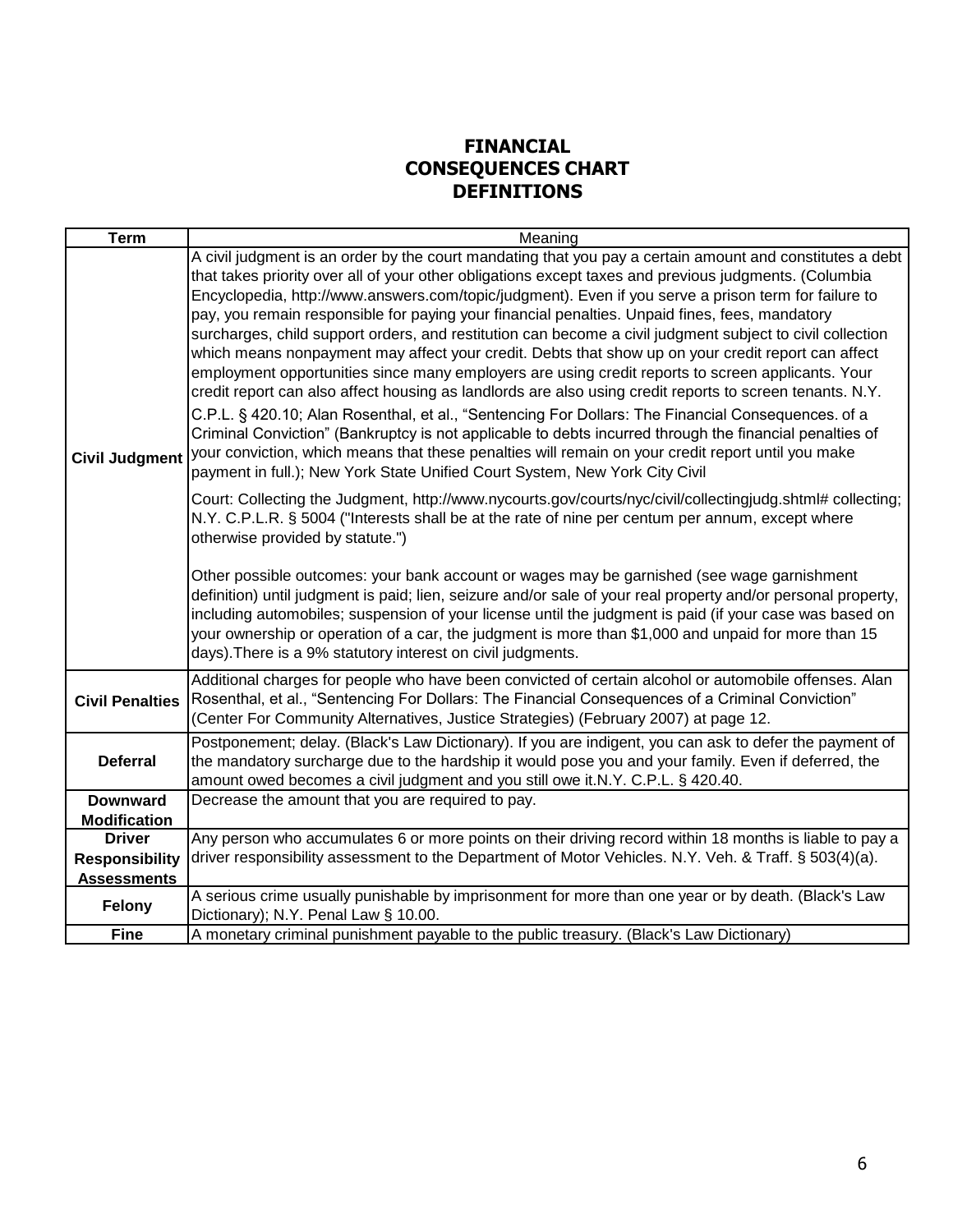| Imprisonment<br>for failure to<br>pay fine,<br>restitution, or<br>reparation | Confinement in prison. (Black's Law Dictionary). When the court directs that the defendant be<br>imprisoned until the fine, restitution or reparation be satisfied, it must specify a maximum period of<br>imprisonment, subject to the following limitations: (1) For a felony, the period may not exceed one year;<br>(2) For a misdemeanor, the period may not exceed 1/3 of the maximum authorized term of<br>imprisonment; (3) For a petty offense, the period may not exceed fifteen days; (4) The prison sentence<br>for failure to pay restitution plus the prison sentence for the underlying crime cannot exceed the<br>maximum authorized term of imprisonment for the underlying crime. N.Y. C.P.L. § 420.10; see Bearden<br>v. Georgia, 461 U.S. 660 (1983) (holding that a court must find willful non-payment to use imprisonment<br>as a sanction to enforce collection, and that if you prove that you are unable to pay and have made bona<br>fide efforts to do so the court must consider alternative measures.); see also People v. Amorosi, 96<br>N.Y.2d 180 (N.Y. 2001) (holding that where a monetary<br>sanction is imposed as a condition of your probation and you fail to make payment without requesting<br>resentencing or asserting an inability to pay, the court can sentence you to a period of imprisonment for<br>violation of probation, which is not subject to N.Y. C.P.L. § 420.10(4) (which sets up the limitations for a<br>sentence of imprisonment for failure to pay your financial penalty), but is considered an alternative<br>sentence after revocation of probation for violating a condition of your sentence.) |
|------------------------------------------------------------------------------|--------------------------------------------------------------------------------------------------------------------------------------------------------------------------------------------------------------------------------------------------------------------------------------------------------------------------------------------------------------------------------------------------------------------------------------------------------------------------------------------------------------------------------------------------------------------------------------------------------------------------------------------------------------------------------------------------------------------------------------------------------------------------------------------------------------------------------------------------------------------------------------------------------------------------------------------------------------------------------------------------------------------------------------------------------------------------------------------------------------------------------------------------------------------------------------------------------------------------------------------------------------------------------------------------------------------------------------------------------------------------------------------------------------------------------------------------------------------------------------------------------------------------------------------------------------------------------------------------------------------------------------------------------------------|
| <b>Mandatory</b><br>Surcharge                                                | A mandatory additional tax, charge, or cost. (Black's Law Dictionary).                                                                                                                                                                                                                                                                                                                                                                                                                                                                                                                                                                                                                                                                                                                                                                                                                                                                                                                                                                                                                                                                                                                                                                                                                                                                                                                                                                                                                                                                                                                                                                                             |
| <b>Misdemeanor</b>                                                           | "Misdemeanor" means an offense, other than a "traffic infraction," for which a sentence to a term of<br>imprisonment in excess of fifteen days may be imposed, but for which a sentence to a term of<br>imprisonment in excess of one year cannot be imposed. N.Y. Penal Law § 10.00.                                                                                                                                                                                                                                                                                                                                                                                                                                                                                                                                                                                                                                                                                                                                                                                                                                                                                                                                                                                                                                                                                                                                                                                                                                                                                                                                                                              |
| Outstanding<br><b>Child Support</b><br><b>Payments</b>                       | A parent's legal obligation to contribute to the economic maintenance and education of a child until the<br>age of majority, the child's emancipation before reaching majority, or the child's completion of secondary<br>education. The obligation is enforceable both civilly and criminally. In a custody or divorce action, the<br>money legally owed by one parent to the other for the expenses incurred for children of the marriage.<br>(Black's Law Dictionary).                                                                                                                                                                                                                                                                                                                                                                                                                                                                                                                                                                                                                                                                                                                                                                                                                                                                                                                                                                                                                                                                                                                                                                                          |
| Parole<br><b>Supervision</b><br>Fee                                          | "New York State has enacted a law (Executive Law, Section 259-a [9]) requiring every parolee to pay a<br>monthly supervision fee. Generally, parolees are expected to pay \$30 per month. Your Parole Officer<br>will discuss this fee with you, how the fee is to be paid, and in certain circumstances, may be able to<br>waive the fee if you are unemployed or if paying the fee would cause a hardship." New York State<br>Parole Handbook: Questions and Answers Concerning Parole (September 2007),<br>http://parole.state.ny.us/handbook.pdf.                                                                                                                                                                                                                                                                                                                                                                                                                                                                                                                                                                                                                                                                                                                                                                                                                                                                                                                                                                                                                                                                                                              |
| <b>Probation</b>                                                             | New York State has enacted a law (N.Y. Veh. & Traff. § 1192) which allows probation to require                                                                                                                                                                                                                                                                                                                                                                                                                                                                                                                                                                                                                                                                                                                                                                                                                                                                                                                                                                                                                                                                                                                                                                                                                                                                                                                                                                                                                                                                                                                                                                     |
| <b>Supervision</b>                                                           | individuals with DWI-related convictions to pay this administrative fee to the local probation department.                                                                                                                                                                                                                                                                                                                                                                                                                                                                                                                                                                                                                                                                                                                                                                                                                                                                                                                                                                                                                                                                                                                                                                                                                                                                                                                                                                                                                                                                                                                                                         |
| Fee                                                                          | N.Y. Veh. & Traf. § 1192.                                                                                                                                                                                                                                                                                                                                                                                                                                                                                                                                                                                                                                                                                                                                                                                                                                                                                                                                                                                                                                                                                                                                                                                                                                                                                                                                                                                                                                                                                                                                                                                                                                          |
| Resentence                                                                   | A new or revised criminal sentence. (Black's Law Dictionary). If you are sentenced to be imprisoned for<br>failure to pay a financial penalty, you have a right, at any time, to apply to the court to be resentenced.<br>The court cannot determine that you are unable to pay the financial penalty solely due to the<br>incarceration but will consider all of your sources of income. N.Y. C.P.L. § 420.10.                                                                                                                                                                                                                                                                                                                                                                                                                                                                                                                                                                                                                                                                                                                                                                                                                                                                                                                                                                                                                                                                                                                                                                                                                                                    |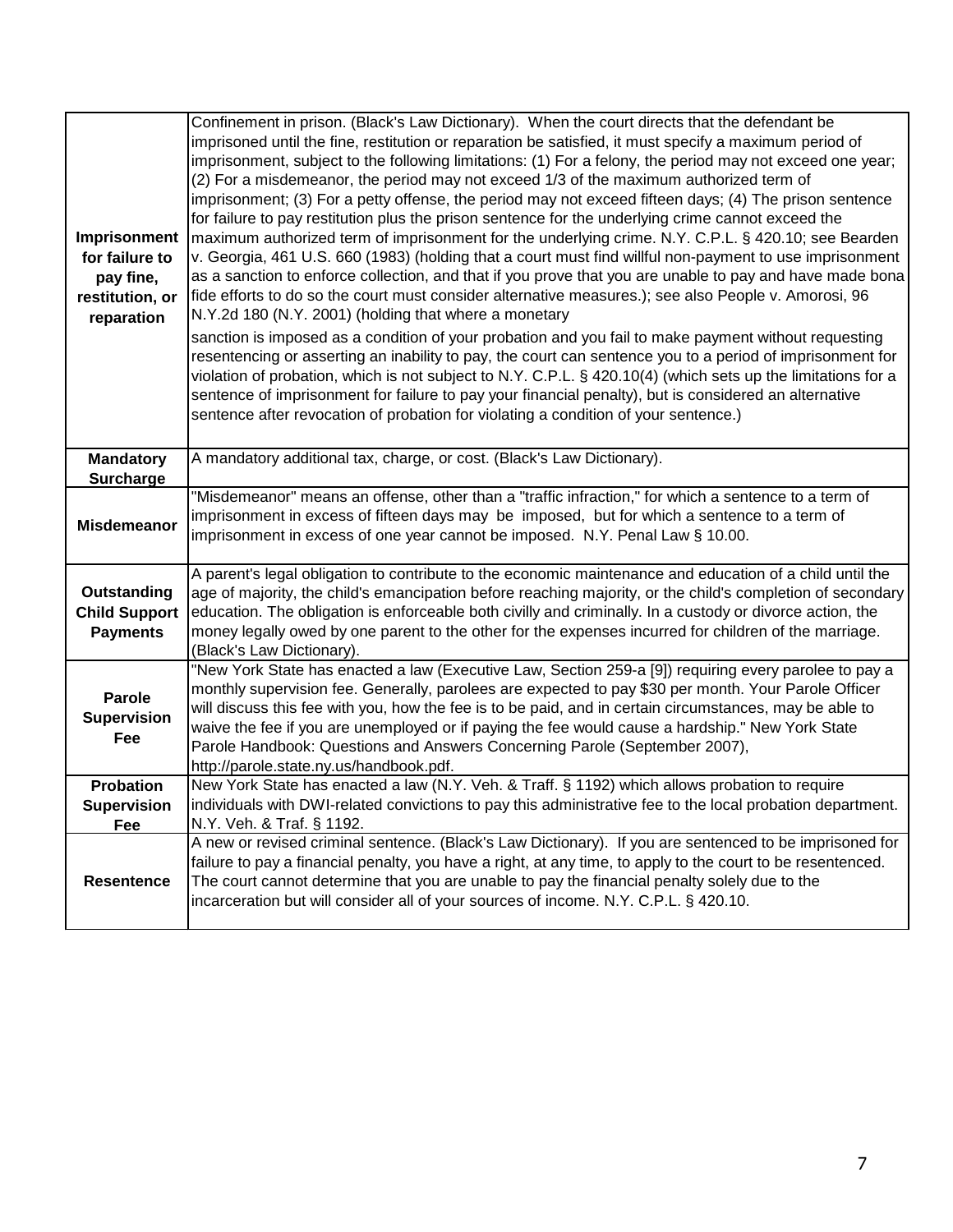| <b>Restitution</b>                                 | Compensation for loss; full or partial compensation paid by the convicted person to a victim, ordered as<br>part of a criminal sentence or as a condition of probation. (Black's Law Dictionary). See N.Y. Penal Law §<br>60.27(1). When a court directs you to pay restitution, it must tell you the name and address or the<br>person or organization to whom it is to be paid. N.Y. C.P.L. § 420.10(1)(d). The court may direct that you<br>pay the entire amount at the time the sentence is pronounced, at a later date or that you pay a specified<br>portion at designated periodic intervals. N.Y. C.P.L. § 420.10(1)(a). "County probation departments are<br>often designated as the agency responsible for the collection and administration of restitution and<br>reparation payments and for the payment of such money to crime victims (see, CPL §420.10[8])." Office<br>of the State Comptroller, Opinion 90-29 (1990) http://www.osc.state.ny.us/legal/1990/legalop/op90-<br>29.htm.        |
|----------------------------------------------------|-------------------------------------------------------------------------------------------------------------------------------------------------------------------------------------------------------------------------------------------------------------------------------------------------------------------------------------------------------------------------------------------------------------------------------------------------------------------------------------------------------------------------------------------------------------------------------------------------------------------------------------------------------------------------------------------------------------------------------------------------------------------------------------------------------------------------------------------------------------------------------------------------------------------------------------------------------------------------------------------------------------|
| <b>Victim</b>                                      | A person harmed by a crime, tort or other wrong. Blacks Law Dictionary. The term victim shall include<br>the victim of the offense, the representative of a crime victim (including but not limited to an agent, an<br>assignee, an attorney, a guardian, a committee, a conservator, a partner, a receiver, an administrator,<br>an executor or an heir of another person, or a parent of a minor), an individual whose identity was<br>assumed or whose personal information was used unlawfully (identity theft), or any person who has<br>suffered a financial loss as a direct result of the acts of the defendant as a result of identity theft, a Good<br>Samaritan, and the crime victims' board or other governmental agency that has received an application<br>for or has provided financial assistance or compensation to the victim. N.Y. Penal Law § 60.27(4)(b).                                                                                                                             |
| <b>Violation</b>                                   | "Violation" means an offense, other than a "traffic infraction," for which a sentence to a term of<br>imprisonment in excess of fifteen days cannot be imposed. N.Y. Penal Law § 10.00.                                                                                                                                                                                                                                                                                                                                                                                                                                                                                                                                                                                                                                                                                                                                                                                                                     |
| Wage<br>garnishment/<br><b>Income</b><br>execution | "Wage garnishment is a legal procedure in which a person's earnings are required by court order to be<br>withheld by an employer for the payment of a debt ". (U.S. Department of Labor,<br>http://www.dol.gov/dol/topic/wages/garnishments.htm). In New York City, wage garnishment is also<br>know as "income execution." New York City Marshalls Handbook, Chapter V, Section I. Garnishment<br>can also occur while you are incarcerated, as the corrections department can take money out of your<br>inmate account to satisfy a debt. State of New York Department of Correctional Services Directive<br>#2788.                                                                                                                                                                                                                                                                                                                                                                                       |
| Waiver                                             | A court order which abandons the court's right to collect a specified amount of money from you.<br>Regarding probation or parole fees, you can request that your probation or parole officer waive all or<br>part of the parole or probation fee. Even though there is no formal waiver process, you can request a<br>waiver by showing how payment of the fee would create a financial hardship. N.Y. Exec. Law § 257-c<br>("The department shall waive all or part of such fee where, because of the indigence of the offender, the<br>payment of said surcharge would work an unreasonable hardship on the person convicted, his or her<br>immediate family, or any other person who is dependent on such person for financial support."); N.Y.<br>Exec. Law § 259-a(9)(a).<br>Regarding restitution, if you apply for a waiver, the judge can determine that any amount in excess of a<br>5% administration fee is a burden on you and will not charge that additional amount. N.Y. C.P.L. §<br>420.40. |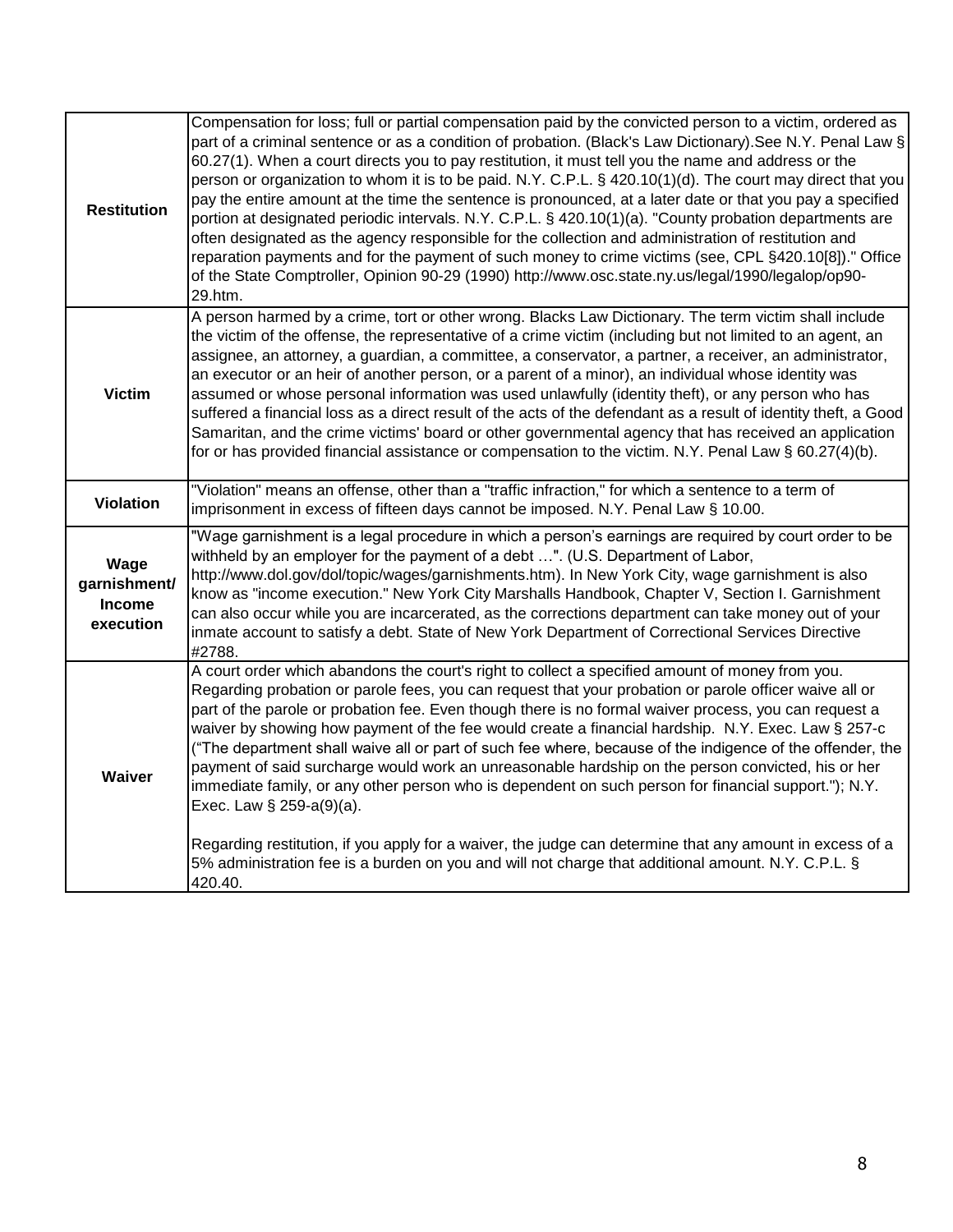#### **FINANCIAL CONSEQUENCES CHART- LEGAL CITATIONS**

## **FINES CHART**

1 A fine is a financial penalty for violating a law; it is a sentence to pay a fixed amount and is part of an order of the court that can be reinforced. The Judge can impose a fine at the time and is part of an order of the court that can be reinforced. The Judge can impose a fine at the time of sentencing to be paid immediately, at some future time, or even in periodic payments. N.Y. C.P.L. § 420.10(1)(a). According to the New York State Unified Court System website: "Fines...are paid according to the status of your case. If you have an adjourned date to pay your fine...and you want to pay before the scheduled date, you can do so by going to the Clerk's Office of the part where your case is pending. If you have an adjourned date to pay your fine…, you must return to court on that date even if you do not have the money. If you have not been assigned a court date on which to pay your fine...or you failed to report on your assigned date, report to the central clerk's office. If you paid the monies before your scheduled adjourned date, you do not have to return on that day."

See "Where do I go to pay a fine, a mandatory surcharge, and a crime victim assistance fee?", New York City Criminal Court: Frequently Asked Questions, New York Unified Court System, http://www.nycourts.gov/courts/nyc/criminal/faqs.

- 2 N.Y. Penal Law § 80.00(1) ("When imposing a fine pursuant to the provisions of this paragraph, the court shall consider the profit gained by defendant's conduct, whether the amount of the fine is disproportionate in which defendant engaged, its impact on any victims, and defendant's economic circumstances, to the conduct including the defendant's ability to pay, the effect of the fine upon his or her immediate family or any other persons to whom the defendant owes an obligation of support.")
- 3 N.Y. Penal Law § 80.05. Note: For alternative sentences, the law states that you may be sentenced to pay an amount which cannot exceed double the amount of your gain from the commission of the offense, "provided, however, that the amount fixed by the court pursuant to this subdivision upon a conviction under section 11-1904 of the environmental conservation law shall not exceed five thousand dollars. In such event the provisions of subdivisions two and three of section 80.00 shall be applicable to the sentence." Id. In addition, the amount is not to exceed \$1,000 except that "a sentence imposed for a violation of section 215.80 of this chapter (unlawful disposition of assets subject to forfeiture) may include a fine in an amount equivalent to double the value of the property unlawfully disposed of in the commission of the crime." Id.
- 4 N.Y. Veh. & Traf. Law § 1800, the punishment will either be a fine, imprisonment, or both; N.Y. Veh. & Traf. Law §1193(1)(a).
- 5 N.Y. Veh. & Traf. Law § 1801, the punishment will either be a fine, imprisonment, or both; N.Y. Veh. & Traf. §1193(1)(b).
- 6 N.Y. Veh. & Traf. Law § 1193 (1)(c)(i) & (ii)
- 7 N.Y. C.P.L. § 420.10(5). If you are not able to pay a fine, you have a right, at any time, to apply to the court to be resentenced. The court cannot determine that you are unable to pay the fine solely due to your incarceration, but shall consider all of your sources of income including, but not limited to, moneys in your possession at the time of your admission into your incarceration facility, funds earned by you in a work release program, funds earned by you, and any other funds received by you or on your behalf and deposited with the superintendent or the municipal official of the facility where you were or are confined. Id.
- 8 N.Y. C.P.L. § 420.10(5)(d).
- 9 If you do not pay the fines that have been placed against you, the court can impose one or a combination of the following as a consequence: an increased term of imprisonment, a civil judgment or garnishment of your inmate account. For definitions of these terms please see the definitions page. N.Y. C.P.L. § 420.10. According to State of New York Department of Correctional Services Directive #2788 entitled "Collection & Repayment of Inmate Advances and Obligations", the Inmate Commissary and Accounting System (ICAS) will collect unpaid fines from your inmate's account.
- 10 N.Y. C.P.L. § 420.10(4)(a).
- 11 N.Y. C.P.L. § 420.10(4)(b).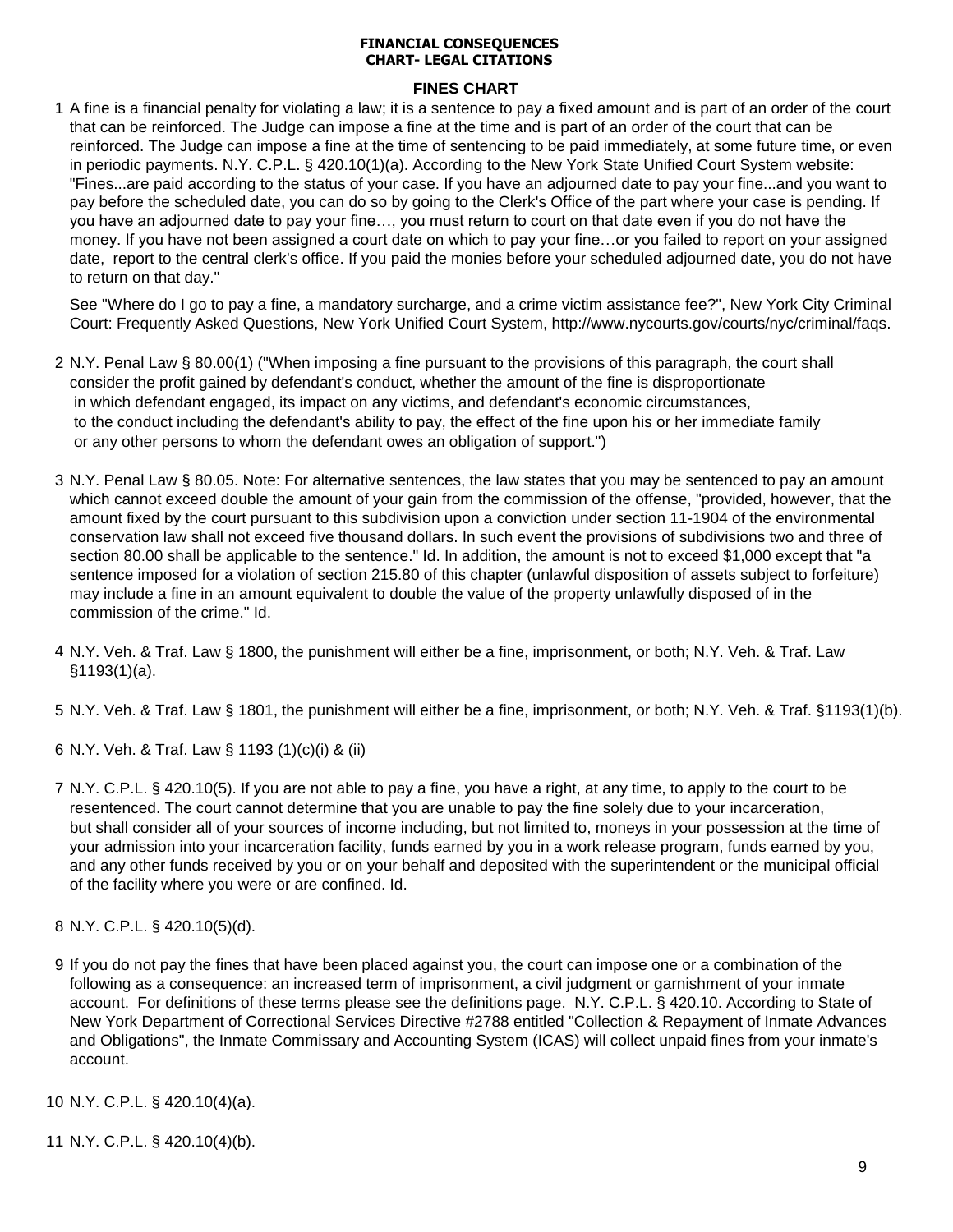12 N.Y. C.P.L. § 420.10(4)(c); N.Y. C.P.L. § 1.20(39) (defining "petty offense" as a violation or a traffic infraction).

## **SURCHARGES AND FEES CHART**

- 1 N.Y. Penal Law § 60.35. Every conviction in the State of New York carries with it a mandatory surcharge, except a traffic infraction involving standing, stopping, or parking or violations by pedestrians or bicyclists, or other than an adjudication of liability of a driver for not using proper "red signal" procedure; Alan Rosenthal, et al., "Sentencing For Dollars: The Financial Consequences of a Criminal Conviction" (Center For Community Alternatives, Justice Strategies) (February 2007) at page 9. "The mandatory surcharge...shall be paid to the clerk of the court or administrative tribunal that rendered the conviction." N.Y. Penal Law § 60.35. If the convicted in a town or village court, there will be an additional mandatory surcharge of \$5. N.Y. Veh. & Traf. § 1809(9).
- 2 A fee is an amount charged by the government for certain services and data collection procedures. The state can collect many types of fees including: sex offender registration fee (SORA), SORA change of address fee, DNA databank fee, crime victim assistance fees, termination of license revocation fees, termination of license suspension fees, incarceration fee, and a supplemental sex offender victim fee. N.Y. Penal Law § 60.35(1); N.Y. Veh. & Traf. § 1809(1); N.Y. Correction Law § 168-b(8); N.Y. Veh. & Traf. § 503(2); N.Y. Correction Law § 189(2). "The ... sex offender registration fee, DNA databank fee, crime victim assistance fee, and supplemental sex offender victim fee…shall be paid to the clerk of the court or administrative tribunal that rendered the conviction." N.Y. Penal Law § 60.35. Note: Youth Offenders are subject to the Mandatory Surcharge fee and the Crime Victim Assistance Fee, but not to the Sex Offender Registration fee, the DNA Databank fee, or the Supplemental Sex Offender fee, see Penal Law §§ 60.02(3) and 60.35(10).
- 3 All counties and New York City may require individuals convicted under N.Y. Veh. & Traff. § 1192 (DWI-related convictions) to pay this administrative fee to the local probation department. N.Y. Exec. Law § 257-c. This law is effective from April 10, 1992 to Sept. 1, 2009. Thus, convictions before or after this date may not have a probation supervision fee or may require a fee of a different amount.
- 4 The New York State Division of Parole shall collect this fee from anyone over eighteen years old who is supervised on presumptive release, parole, conditional release or post-release supervision by the Division. N.Y. Exec. Law § 259-a(9)(a) (This law is effective from April 23, 2008 to January 22, 2009. Thus, convictions before or after this date may not have a parole supervision fee or may require a fee of a different amount.); N.Y. Exec Law § 259-a(9)(d) (Prior to a transfer of parole supervision from New York to another state, the division shall eliminate any supervision fee imposed. The division may collect a fee from any person whose parole supervision is transferred to New York from another).
- 5 N.Y. Penal Law § 60.27; N.Y. Penal Law § 60.35; N.Y. Veh. & Traf Law Article 9; N.Y. Veh. & Traf. Law §1809; N.Y. Veh. & Traf. Law §1809-c.
- 6 N.Y. Veh. & Traf. Law §1809-c; N.Y. Veh. & Traf. Law §1809-e.
- 7 N.Y. Penal Law § 60.35; N.Y. Veh. & Traf. Law § 1809; N.Y. Veh. & Traf. Law § 503(2); N.Y. Correction Law §§ 168 (b)(8), 189(2).
- 8 N.Y. Exec. Law §257-c (re: probation); N.Y. Exec. Law § 259-a(9)(a) (re: parole).
- 9 N.Y. Penal Law § 60.35(6) (stating that a person who has previously paid restitution or reparations, is not required to pay a mandatory surcharge or the crime victim assistance fee). Also, any person who has paid a mandatory surcharge, sex offender registration fee, DNA databank fee, a crime victim assistance fee or a supplemental sex offender victim fee based upon a conviction that is later reversed or who paid any of the above fees which are ultimately determined not to be required shall be entitled to a refund of the fees upon application to the state comptroller. The state comptroller shall require such proof as is necessary in order to determine whether a refund is required by law (N.Y. Penal Law § 60.35(4); N.Y. C.P.L. § 420.10(5) (referring to resentencing); N.Y. C.P.L. § 420.40 (referring to deferral).
- 10 For related offenses see N.Y. Veh. & Traf. 1192, N.Y. Exec. Law § 257-c(1); N.Y. Fam. Ct. Act § 252-a;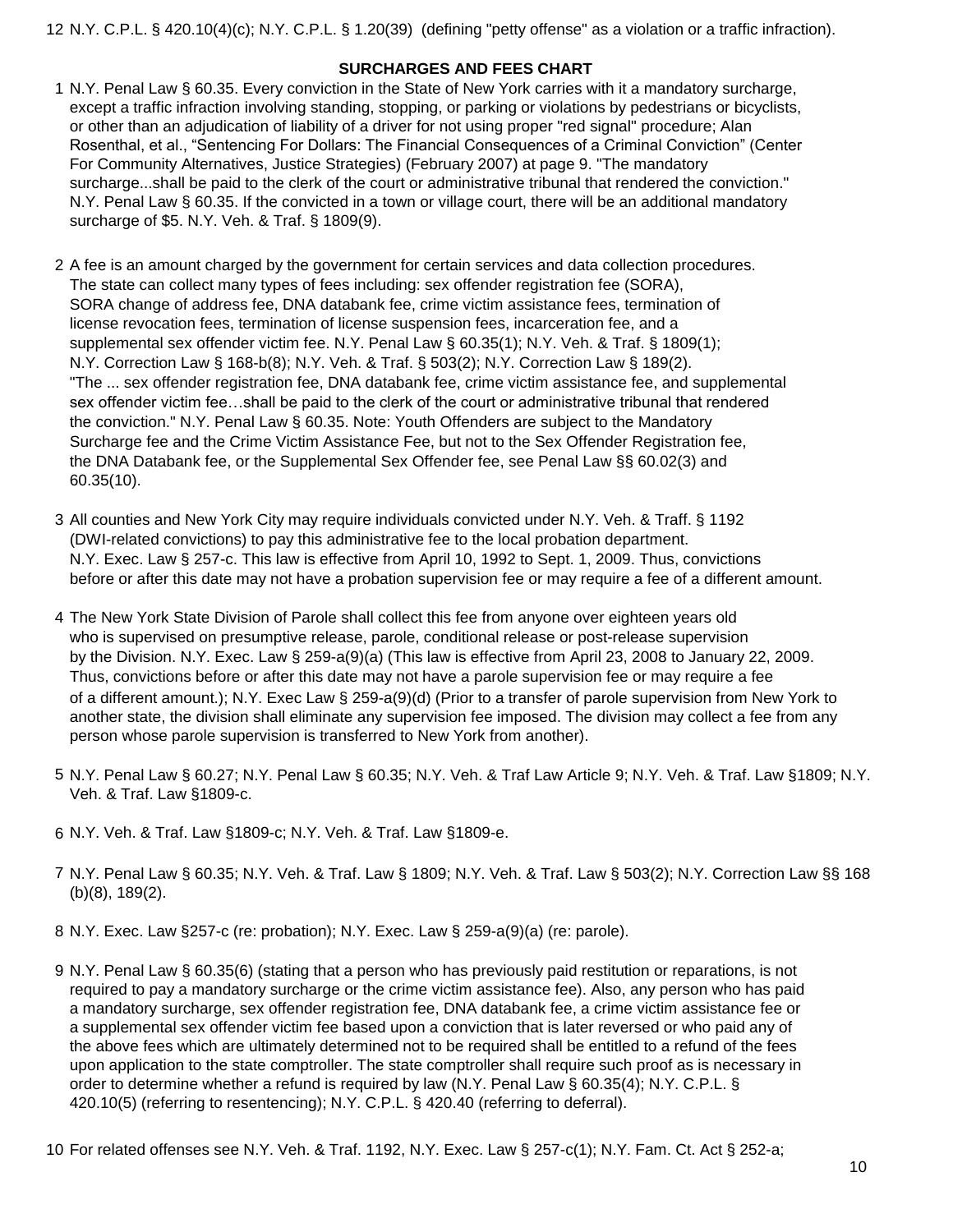New York State Attorney General (Opinion No. 2003-4, April 7, 2003), available at http://www.oag.state.ny.us/ bureaus/appeals\_opinions/opinions/2003/informal/2003-4.pdf; Knights v. Knights, 71 N.Y.2d 865 (1988).

11 N.Y. Exec. Law § 257-c ("The department shall waive all or part of such fee where, because of the indigence of the offender, the payment of said surcharge would work an unreasonable hardship on the person convicted, his or her immediate family, or any other person who is dependent on such person for financial support."); N.Y. Exec. Law § 259 a(9)(a) ("The division shall waive all or part of such fee where, because of the indigence of the offender, the payment of said fee would work an unreasonable hardship on the person convicted, his or her immediate family, or any other person who is dependent on such person for financial support."). Please note that there is no statutory standard for indigence. However, the court should determine indigence through a balancing of financial factors. Therefore when applying for a waiver, you should provide the court with as much of the following information as applicable: disability status, housing status, job status, reliance on public assistance, total amount of debt, total amount of income, total amount of assets, number of dependents in household and any other relevant financial hardships.

Some courts determine indigence as income that totals less than 120% of the federal poverty line. To determine the relevant poverty guidelines, see http://www.uscourts.gov.

12 N.Y. Penal Law § 60.35(5), N.Y. Veh. & Traf. Law § 1809(5) (Both stating that your inmate account can be garnished by the superintendent of the prison in order to pay for unpaid fees), but see People v. Brian, 842 N.Y.S.2d 874 (N.Y. City Ct. Sept. 28, 2007) (holding that N.Y. C.P.L § 420.35 is unconstitutional because it violates the Due Process Clause by failing to provide a pre-assessment waiver of the mandatory crime victim assistance fee, Sex Offender Registration Fee, and DNA Databank fee for adults whose permanent mental and/or physical disabilities prohibit them from engaging in any incomeproducing activities, but this case's ruling is limited to the jurisdiction of the City of Watertown, N.Y. and is therefore not controlling in New York City).; N.Y. C.P.L. § 420.35 (referring to imprisonment); N.Y. C.P.L. § 420.40(5)(referring to civil penalties).

13 N.Y. Exec. Law § 257-c(4) (re: probation), N.Y. Exec. Law § 259-a(9)(c) (re:parole).

14 N.Y. Exec. Law § 259-j(4) ("No such discharge shall be granted unless the board of parole is satisfied that the parolee or releasee, otherwise financially able to comply with an order of restitution and the payment of any mandatory surcharge, sex offender registration fee or DNA databank fee previously imposed by a court of competent jurisdiction, has made a good faith effort to comply therewith.")

## **CHILD SUPPORT AND CIVIL PENALTIES CHART**

- 1 If past child support payments have not yet been paid, they will be considered outstanding payments. While in prison, a person who has been ordered to pay child support is not relieved of this obligation. A child support order directs the noncustodial parent to pay child support to the Support Collection Unit (SCU). The SCU collects, tracks, and disburses payments to the custodial parent. Payments can be made online at: https://newyorkchildsupport.com/DCSE/viewPaymentsAndDisbursements.do or sent to PO Box 15363, Albany, NY 12212. Division of Child Support Enforcement: Child Support Services, New York State Department of Temporary and Disability Assistance, [https://newyorkchildsupport.com/child\\_support\\_services.html#supportCollection.](https://newyorkchildsupport.com/child_support_services.html)
- 2 N.Y. Veh. & Traf. Law §§ 319(5), 1194(2)(d)(2), 1194-a(2). Additional charges for people who have been convicted of certain alcohol or automobile offenses including violation of the zero tolerance law, operating with no insurance or underinsured, and chemical test refusal. Alan Rosenthal, et al., "Sentencing For Dollars:(Center For Community Alternatives, Justice Strategies) (February 2007) at page 12; The Financial Consequences of a Criminal Conviction." You can pay the civil penalty with "cash, a money order, a certified check or a credit card at most local DMV offices. If a DMV office cannot process the payment, you will see the words "No enforcement" below the address of the office in the local DMV office list at the DMV web site", available at: http://www.nydmv.state.ny.us/offices.htm.

3 N.Y. Fam. Ct. Act § 413 (providing the formula to be used in determining your child support obligations).

4 N.Y. Veh. & Traf. Law §1194-a(2); N.Y. Veh. & Traf. Law § 319(5); N.Y. Veh. & Traf. Law § 1194(2)(d)(2);

5 N.Y. Veh. & Traf. Law § 503(4)(b).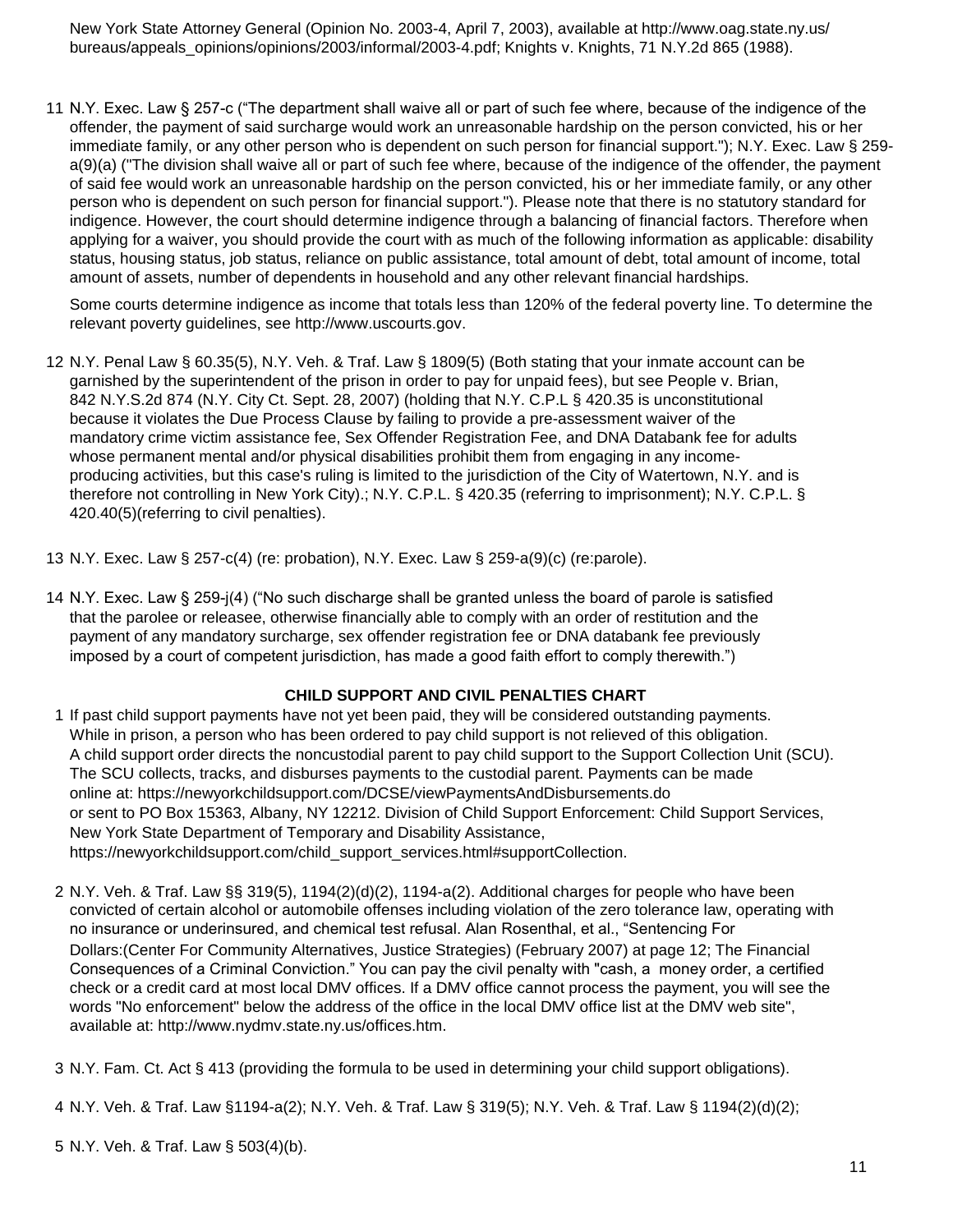6 In order to apply for a downward modification, you must file with the clerk of courts a written application including a sworn statement of net worth. N.Y. Fam Court Act §424-a. The term "net worth" means your total assets including income minus your total financial liabilities including fixed financial costs. Id. The statement of net worth must include all income and assets including those transferred in the past three years, or the length of the marriage, whichever is shorter. All such sworn statements of net worth shall be accompanied by a current and representative paycheck stub and the most recently filed state and federal income tax returns including a copy of the W-2 wage and tax statement(s) submitted with the returns. You must also provide information regarding any health plans available for the provision of care of the child. See N.Y. Fam. Ct. Act § 424-a for express requirements. Note: In deciding whether to modify a child support order, the court may consider various factors, including loss of income and assets.

In doing so, the court may consider whether financial difficulties are the result of the parents' unilateral conduct. Courts have found that incarceration alone does not warrant reduction of child support obligation or suspension of the payments due that built up over time while the parent was in prison. See Knights v. Knights, 71 N.Y.2d 865 (1988).

- 7 N.Y. F.C.A. § 454; N.Y. C.P.L.R. § 5242; N.Y. F.C.A. § 458a; N.Y. F.C.A. § 458(b)-(c); Social Security Act §§ 402(a)(6), 471(a)(7).
- 8 N.Y. Fam. Ct. Act § 440; In order to be imprisoned for failure to meet your child support obligations, the court must find that you "failed to obey" an order and that the failure was "willful." N.Y. Fam. Ct. Act § 454. The court must hold a "hearing" and be "satisfied by competent proof." Id. You have the burden of proving that you either fulfilled your obligation to pay or that your failure to pay was not willful. N.Y. Fam. Ct. Act § 454(3)(a). At this hearing, you are allowed to speak and present witnesses, and may have counsel present. N.Y. Fam. Ct. Act § 433; Emerick v. Emerick, 24 A.D.2d 872, 872 (N.Y.A.D. 2d Dept. 1965). The court has discretion and bases its decision on evidence of your assets and income, your needs, and all facts and circumstances bearing on your alleged willful noncompliance with the support order. N.Y. Fam. Ct. Act § 454. If you are employable, but voluntarily terminate your employment, voluntarily reduce your earning capacity or fail to diligently seek employment, the court is likely to find willful nonpayment. See Gell v. Gell, 428 N.Y.S.2d 352, 353 (N.Y.A.D. 3d Dept. 1980).
- 9 According to State of New York Department of Correctional Services Directive #2788 entitled "Collection & Repayment of Inmate Advances and Obligations", the Inmate Commissary and Accounting System (ICAS) will collect unpaid child support obligations from your inmate account.
- 10 The Personal Responsibility and Work Opportunity Reconciliation Act of 1996 (P.L. 104-193) went into effect October 1, 1997. The statute prohibits any individual from receiving a U.S. passport who has been certified by the Secretary of Health and Human Services to the Secretary of State as being in arrears on child support payments by an amount exceeding \$5000. This prohibition extends to the issuance of diplomatic and official passports and includes both new issuances and renewals. See the Department of State Notice of 04/10/2000.
- 11 15 NYCRR 125.2(a) (Authorized by N.Y. Veh. & Traf. Law § 215(a)).

12 N.Y. Veh. & Traf. § 503(4)(d).

## **RESTITUTION CHART**

- 1 N.Y. Penal Law § 60.27(5)(a). Restitution is limited to \$15,000 except when you consent to it being higher, the increase is a condition of probation, the increase is part of an agreement for conditional discharge, you are an officer of a school district convicted of larceny against that school district, when the court determines you have to return a victim's property, including money or the equivalent value. or when the victim has medical expenses cause by your actions (N.Y. Penal Law §§ 60.27(5)(a)-(b)).
- 2 N.Y. Penal Law § 60.27(9).
- 3 N.Y. Penal Law § 60.27(5)(a). Restitution is limited to \$10,000 except when you consent to it being higher, the increase is a condition of probation, the increase is part of an agreement for conditional discharge, you are an officer of a school district convicted of larceny against that school district, when the court determines you have to return a victim's property, including money or the equivalent value. or when the victim has medical expenses cause by your actions. (N.Y. Penal Law §§ 60.27(5)(a)-(b)). 12